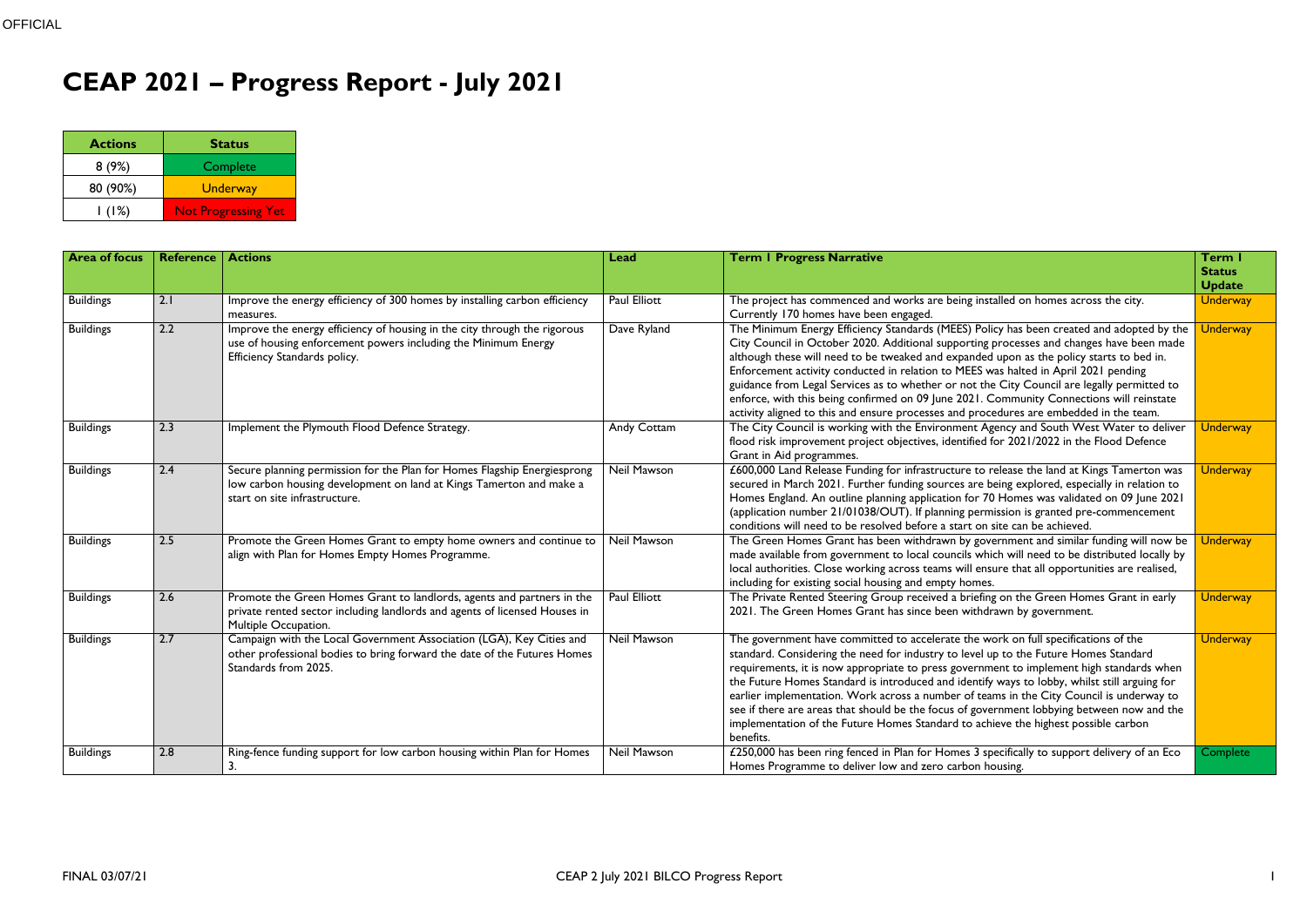| <b>Area of focus</b> | Reference | <b>Actions</b>                                                                                                                                                                                                                                                                                                                                              | Lead               | <b>Term I Progress Narrative</b>                                                                                                                                                                                                                                                                                                                                                                                                                                                                                                                                                                                                                                                                                                                                                                                                                                                                                    | Term I                         |
|----------------------|-----------|-------------------------------------------------------------------------------------------------------------------------------------------------------------------------------------------------------------------------------------------------------------------------------------------------------------------------------------------------------------|--------------------|---------------------------------------------------------------------------------------------------------------------------------------------------------------------------------------------------------------------------------------------------------------------------------------------------------------------------------------------------------------------------------------------------------------------------------------------------------------------------------------------------------------------------------------------------------------------------------------------------------------------------------------------------------------------------------------------------------------------------------------------------------------------------------------------------------------------------------------------------------------------------------------------------------------------|--------------------------------|
|                      |           |                                                                                                                                                                                                                                                                                                                                                             |                    |                                                                                                                                                                                                                                                                                                                                                                                                                                                                                                                                                                                                                                                                                                                                                                                                                                                                                                                     | <b>Status</b><br><b>Update</b> |
| <b>Buildings</b>     | 2.9       | Identify and support the most appropriate campaign related to VAT<br>reduction on refurbishment, repair and maintenance to be cut to match<br>the typical rate for new-build.                                                                                                                                                                               | Neil Mawson        | Following more detailed research into this action, it is intended that this action is refocussed.<br>VAT reduction on all refurbishment works is more generally seen as a measure to support<br>the building sector/ economy rather than encouraging low-carbon refurbishments. The<br>measure is difficult to implement and control, causes a large income loss to treasury and it's<br>unclear whether reductions get passed onto householders. These views were confirmed by a<br>national roundtable discussion on fiscal instruments to support low carbon developments,<br>which the City Council participated in. Measures like cutting stamp-duty on highly energy<br>efficient properties are more likely to be effective to achieve the goal of encouraging low-<br>carbon retrofitting. The City Council is now exploring campaigns which support the carbon<br>reduction retrofit agenda more strongly. | <b>Underway</b>                |
| <b>Buildings</b>     | 2.10      | Submit bid to phase 2 of the Green Homes Grant to include social housing<br>retrofit.                                                                                                                                                                                                                                                                       | Paul Elliott       | The process for this has changed from being a fund that Local Authorities could bid into, to a<br>fully tendered fund that organisations will compete for.                                                                                                                                                                                                                                                                                                                                                                                                                                                                                                                                                                                                                                                                                                                                                          | <b>Underway</b>                |
| <b>Buildings</b>     | 2.11      | Create Climate Emergency award categories within the Abercrombie<br>Awards to showcase carbon efficient building schemes.                                                                                                                                                                                                                                   | Rebecca Miller     | The 2021 Abercrombie Awards have been scheduled for 12 November 2021, close to World<br>Town Planning Day, and will be held at the Sherwell Centre. A new award for Climate<br>Emergency to showcase carbon efficient building schemes will be added to the award<br>categories.                                                                                                                                                                                                                                                                                                                                                                                                                                                                                                                                                                                                                                    | <b>Underway</b>                |
| <b>Buildings</b>     | 2.12      | Explore mortgages for sustainable energy with South West Mutual.                                                                                                                                                                                                                                                                                            | Anna Peachey       | South West Mutual is still applying for their banking licence. They envisage launching the bank<br>in 2022.                                                                                                                                                                                                                                                                                                                                                                                                                                                                                                                                                                                                                                                                                                                                                                                                         | Not:<br>progressing<br>yet.    |
| <b>Buildings</b>     | 2.13      | Engage with the construction sector on developing skills for the Green<br>Economy through up-skilling their existing workforce, promoting green<br>jobs and career opportunities to young people and adults looking to<br>retrain and up-skill, and influence local training providers to align their<br>curriculum by including new green apprenticeships. | <b>Emma Hewitt</b> | A City Council Green Skills Working Group has been established and held two meetings to<br>inform the development of the Green Skills Action Plan. In addition a Building Plymouth<br>Green Skills Working Group who meet monthly to inform construction related Green Skills<br>has been established and held two meetings. The Heart of the South West Local Enterprise<br>Partnership have agreed to establish a Construction and Built Environment Steering Group.<br>Green skills in Construction have been raised through the Future Plymouth 2030 Programme<br>and a green skills update is regularly included as part of Building Plymouth forums. A detailed<br>presentation has also been given to the Plymouth Net Zero Executive to raise the issue of<br>green skills across the key climate emergency partners in Plymouth.                                                                           | <b>Underway</b>                |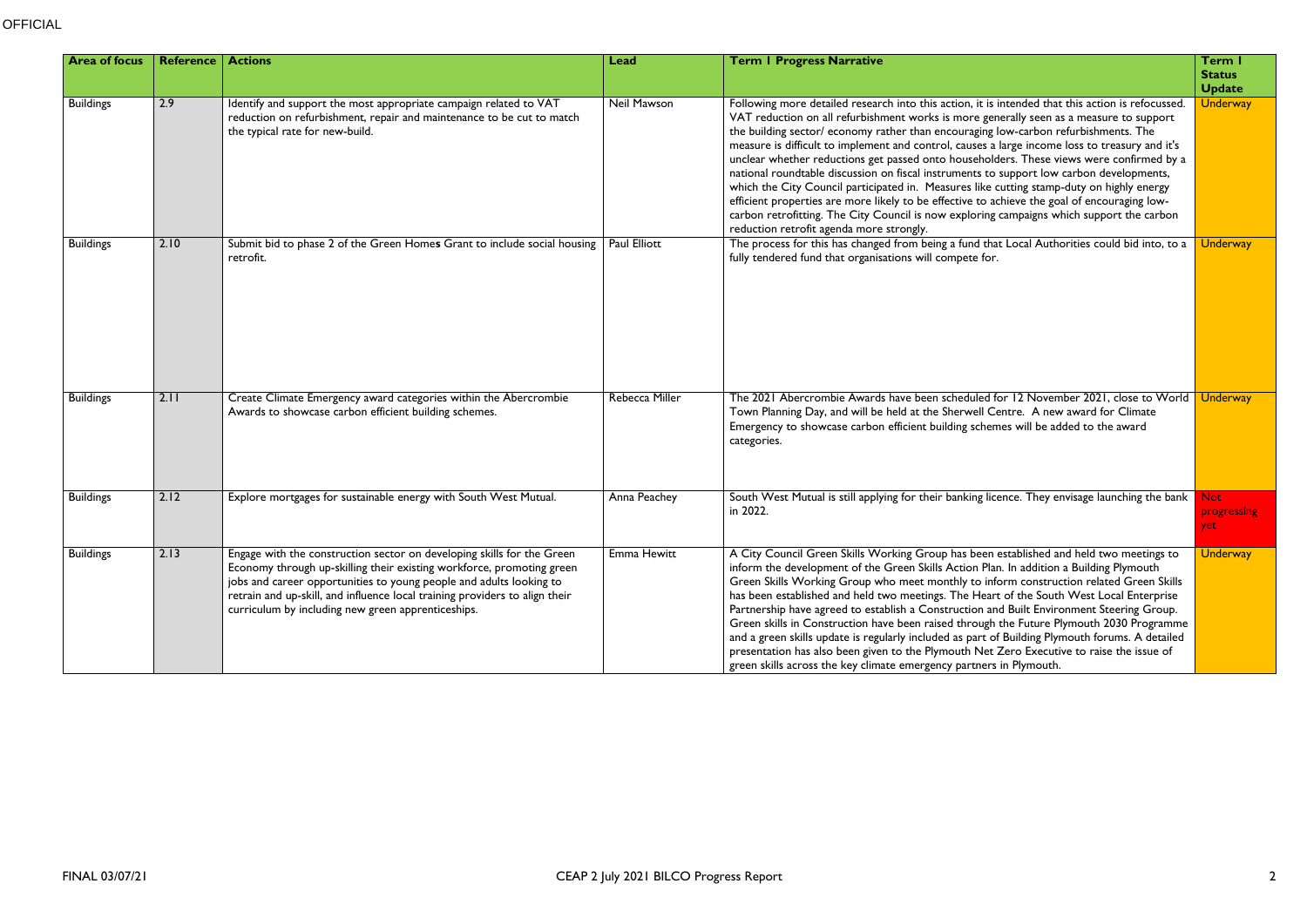| <b>Area of focus</b> | <b>Reference   Actions</b> |                                                                                                                                                                                                   | Lead                    | <b>Term I Progress Narrative</b>                                                                                                                                                                                                                                                                                                                                                                                                                                                                                                                                                                                                                                                                                                                                                                                                                                                                                                                                                                                                                                                                                                                                                                                                                                                                                                                                                                                                                                                                                                                                                                                                                                                                                                                                                                                                                                                                                                                                                                                                                                                                                                    | Term I                         |
|----------------------|----------------------------|---------------------------------------------------------------------------------------------------------------------------------------------------------------------------------------------------|-------------------------|-------------------------------------------------------------------------------------------------------------------------------------------------------------------------------------------------------------------------------------------------------------------------------------------------------------------------------------------------------------------------------------------------------------------------------------------------------------------------------------------------------------------------------------------------------------------------------------------------------------------------------------------------------------------------------------------------------------------------------------------------------------------------------------------------------------------------------------------------------------------------------------------------------------------------------------------------------------------------------------------------------------------------------------------------------------------------------------------------------------------------------------------------------------------------------------------------------------------------------------------------------------------------------------------------------------------------------------------------------------------------------------------------------------------------------------------------------------------------------------------------------------------------------------------------------------------------------------------------------------------------------------------------------------------------------------------------------------------------------------------------------------------------------------------------------------------------------------------------------------------------------------------------------------------------------------------------------------------------------------------------------------------------------------------------------------------------------------------------------------------------------------|--------------------------------|
|                      |                            |                                                                                                                                                                                                   |                         |                                                                                                                                                                                                                                                                                                                                                                                                                                                                                                                                                                                                                                                                                                                                                                                                                                                                                                                                                                                                                                                                                                                                                                                                                                                                                                                                                                                                                                                                                                                                                                                                                                                                                                                                                                                                                                                                                                                                                                                                                                                                                                                                     | <b>Status</b><br><b>Update</b> |
| Mobility             | 2.14                       | Support transport providers to lobby the Department of Transport to<br>adopt a leasing model for zero emission buses to accelerate the<br>replacement of older diesel powered buses               | <b>Phil Heseltine</b>   | The main emphasis has continued to be providing unprecedented levels of support for the<br>bus sector during the pandemic through maintaining concession fare payments and<br>distribution of central government funding support for operating tendered services under the<br>COVID Bus Services Support Grant (CBSSG). Local authorities as well through the<br>Association of Directors of Environment, Economy, Planning & Transport (ADEPT), the<br>Association of Transport Co-ordinating Officers (ATCO) and the Urban Transport Group<br>have continued to press government to publish a National Bus Strategy which would include<br>a roadmap for introducing Zero Emission Buses. As a consequence, DfT has now announced<br>as part of the National Bus Strategy the Zero Emission Bus Regional Area (ZEBRA) scheme,<br>bringing together Local Authorities, bus operators, energy companies and other stakeholders<br>to develop financial and commercial models of delivering zero emission buses at scale, with<br>Government and non-government funding. This will need to be considered as part of the<br>City Council's response to the National Bus Strategy.<br>The Government has now announced a National Bus Strategy within which is contained a<br>commitment to support the purchase of 4,000 zero emission buses as part of the cash<br>injection to secure continuous improvement in bus services. Plymouth City Council has<br>formally notified the Department for Transport of its intension to implement an Enhanced<br>Quality Bus Partnership and consequently will now need to submit its ambitious Bus Service<br>Improvement Plan (BSIP) for the city's bus network to DfT by 31 October 2021. As part of<br>the BSIP, the intention is to include a business case for funding support to introduce zero<br>emission buses. Whilst details of how zero emission buses will be funded are still to be<br>clarified, there is the opportunity to make the case for a leasing model as this is likely to lead<br>to a greater impact and a quicker impact on carbon reductions from the bus fleet. | <b>Underway</b>                |
| Mobility             | 2.15                       | Expand the Local Cycling and Walking Implementation Plan to include five<br>more cycling routes identified as having the greatest potential to increase<br>cycling, should the route be enhanced. | Simon Pickstone         | The Plymouth's Local Cycling Walking Implementation Plan (LCWIP) is currently being<br>prepared, ahead of planned consultation during the summer 2021. A bid was submitted to<br>Department for Transport to fund the expansion of the LCWIP and to progress feasibility<br>work for new routes and interventions which has been approved.                                                                                                                                                                                                                                                                                                                                                                                                                                                                                                                                                                                                                                                                                                                                                                                                                                                                                                                                                                                                                                                                                                                                                                                                                                                                                                                                                                                                                                                                                                                                                                                                                                                                                                                                                                                          | <b>Underway</b>                |
| Mobility             | 2.16                       | Implement a Non-Motorised Road User Audit to all changes to the<br>highway.                                                                                                                       | <b>Scott Smy</b>        | We are now implementing the Non-Motorised Road User Audit (NMRUA) guidelines that<br>were developed in 2020 for all developments coming forward where changes are proposed<br>to the public highway. Developers now submitting their schemes for Technical Approval will<br>be required to include within their submission a Non-Motorised Road User Audit which will<br>assess the impact of changes to the highway on all road users but particularly pedestrians and<br>cyclists.                                                                                                                                                                                                                                                                                                                                                                                                                                                                                                                                                                                                                                                                                                                                                                                                                                                                                                                                                                                                                                                                                                                                                                                                                                                                                                                                                                                                                                                                                                                                                                                                                                                | <b>Underway</b>                |
| Mobility             | 2.17                       | Conduct an assessment of transport improvement schemes to capture the<br>benefits of active travel.                                                                                               | <b>Phil Heseltine</b>   | The Department for Transport proposed a series of updates to Transport Analysis Guidance<br>and the appraisal process following the review of the Green Book and the subsequent impact<br>of the pandemic. In particular, there is likely to be a greater focus on the strategic case to<br>show how schemes align with government's main priorities such as levelling up and the UK<br>net zero target. The intention of government appears to be to allow schemes that are<br>focused on reducing carbon to make a clear and stronger case for funding.<br>The DfT are producing a Transport Decarbonisation Plan to show the role of transport in<br>supporting the UK net zero target. This will need to be part of the appraisal / scheme<br>approval process going forward.                                                                                                                                                                                                                                                                                                                                                                                                                                                                                                                                                                                                                                                                                                                                                                                                                                                                                                                                                                                                                                                                                                                                                                                                                                                                                                                                                   | <b>Underway</b>                |
| Mobility             | 2.18                       | Adopt the Healthy Street Check as a key performance indicator across<br>infrastructure projects to create streets where people are encouraged to<br>walk or cycle for short trips.                | <b>Stuart Wingfield</b> | The Healthy Street Check metrics are currently being tested. The metrics have been used to<br>measure the existing Royal Parade, Mayflower Street, Old Town Street, New George Street,<br>Civic Square and 50% of Armada Way.                                                                                                                                                                                                                                                                                                                                                                                                                                                                                                                                                                                                                                                                                                                                                                                                                                                                                                                                                                                                                                                                                                                                                                                                                                                                                                                                                                                                                                                                                                                                                                                                                                                                                                                                                                                                                                                                                                       | <b>Underway</b>                |
| Mobility             | 2.19                       | Implement the 2050 Climate Mobility City INTEREGG project to explore<br>and quantify the impact of low carbon transport strategies.                                                               | John Green              | Data on travel in Plymouth prior to the Joint Local Plan (2016) and that forecast for the end<br>of the Joint Local Plan period (2034) has been collated. This data has been passed to the<br>Potsdam Institute to model the carbon emissions from transport in Plymouth in those two<br>years.                                                                                                                                                                                                                                                                                                                                                                                                                                                                                                                                                                                                                                                                                                                                                                                                                                                                                                                                                                                                                                                                                                                                                                                                                                                                                                                                                                                                                                                                                                                                                                                                                                                                                                                                                                                                                                     | <b>Underway</b>                |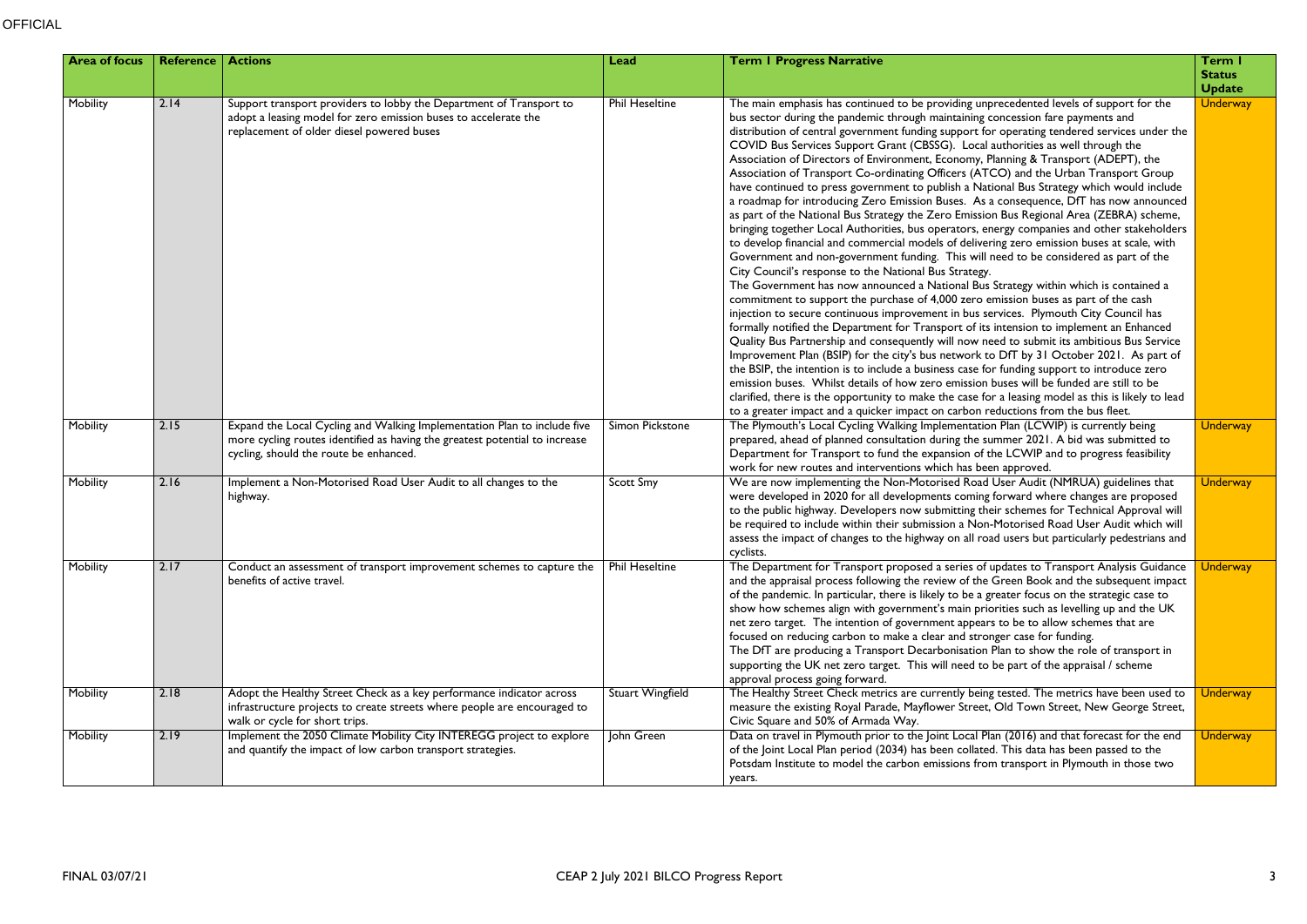| <b>Area of focus</b> | <b>Reference   Actions</b> |                                                                                                                                                                                                                           | Lead                  | <b>Term I Progress Narrative</b>                                                                                                                                                                                                                                                                                                                                                                                                                                                        | Term I<br><b>Status</b><br><b>Update</b> |
|----------------------|----------------------------|---------------------------------------------------------------------------------------------------------------------------------------------------------------------------------------------------------------------------|-----------------------|-----------------------------------------------------------------------------------------------------------------------------------------------------------------------------------------------------------------------------------------------------------------------------------------------------------------------------------------------------------------------------------------------------------------------------------------------------------------------------------------|------------------------------------------|
| Mobility             | 2.20                       | Complete the Southway to Plymbridge walking and cycling scheme.                                                                                                                                                           | Jim Woffenden         | In February 2021 the detailed design for the Southway to Plymbridge Lane scheme was<br>completed, with statutory consultation for Traffic Regulation Orders completed in March<br>2021, which Phase 1 of the scheme reached substantial completion. An Executive Decision<br>for Phase 2 of the scheme will be considered by the Cabinet Member for Transport in<br>Summer 2021                                                                                                         | <b>Underway</b>                          |
| Mobility             | 2.21                       | Deliver a continuation of the off-road Eastern Corridor walking and cycling<br>route to Colesdown Hill.                                                                                                                   | <b>lim Woffenden</b>  | In March 2021 the outline design was completed and planning application submitted. Traffic<br>survey data has been completed and an approach agreed to ensure a safe and attractive<br>continuation of the route for pedestrians and cyclists on Colesdown Hill, alongside<br>agreement to ensure ecological enhancements on the route. The designs have now been<br>submitted to contractors for pricing.                                                                              | <b>Underway</b>                          |
| Mobility             | 2.22                       | Commence construction of new cycle paths in Somerset Place, Broxton<br>Drive, Newnham Road and Derriford Community Park.                                                                                                  | <b>Richard Banner</b> | The Newnham Road scheme is now complete. The Broxton Drive and Somerset Place<br>schemes reached practical completion in June 2021. The Derriford Community Park is under<br>construction.                                                                                                                                                                                                                                                                                              | <b>Underway</b>                          |
| Mobility             | 2.23                       | Improve walking and cycling routes through Central Park.                                                                                                                                                                  | Andrew Clanfield      | Installation of the new signage is currently being arranged. The final design of Coronation<br>Avenue scheme is being progressed.                                                                                                                                                                                                                                                                                                                                                       | <b>Underway</b>                          |
| Mobility             | 2.24                       | Complete delivery of Saltash Walk & Cycle programme.                                                                                                                                                                      | <b>Richard Banner</b> | The programme has reached practical completion.                                                                                                                                                                                                                                                                                                                                                                                                                                         | <b>Underway</b>                          |
| Mobility             | 2.25                       | Commence design work on the Dockyard to City and St Budeaux to<br>Docks cycle schemes.                                                                                                                                    | Peter Lambert         | Feasibility study work has commenced and initial option designs collated and discussed<br>between internal stakeholders.                                                                                                                                                                                                                                                                                                                                                                | <b>Underway</b>                          |
| Mobility             | 2.26                       | Complete new pedestrian crossings at Woodford Avenue and Larkham<br>Lane as part of the Eastern Corridor Junction Improvements scheme for<br>Plymouth Road.                                                               | <b>Neil Honey</b>     | The new pedestrian crossings have been installed and are in use.                                                                                                                                                                                                                                                                                                                                                                                                                        | Complete                                 |
| Mobility             | 2.27                       | Complete delivery of 2 new bus shelters and 54 Real Time Passenger<br>Information Boards along the Plymouth East Western Corridor.                                                                                        | Mark Porter           | The scheme was completed in March 2021.                                                                                                                                                                                                                                                                                                                                                                                                                                                 | <b>Complete</b>                          |
| Mobility             | 2.28                       | Complete delivery of 3 bus shelters and 16 Real Time Passenger<br>Information boards along the Plymouth North Corridor.                                                                                                   | Mark Porter           | The scheme was completed in December 2020.                                                                                                                                                                                                                                                                                                                                                                                                                                              | <b>Complete</b>                          |
| Mobility             | 2.29                       | Complete the installation of electric vehicle charge points at the<br>Elphinstone, Plymstock Broadway, Crownhill, Guildhall, Plympton Mudge<br>Way and North Hill public car parks.                                       | Neil Honey            | Electric Vehicle charge points were installed at Elphinstone, Plymstock Broadway and<br>Crownhill car parks in March 2021 and are now in use. An order has been placed with the<br>supplier for charge points at Plympton Mudge Way car park.                                                                                                                                                                                                                                           | <b>Underway</b>                          |
| Mobility             | 2.30                       | Complete the installation of an electric vehicle charge point at the<br>Barbican Landing Stage to support the passenger ferries becoming electric<br>powered.                                                             | <b>Neil Honey</b>     | Electric Vehicle charge point were installed at the Barbican Landing Stage in March 2021.                                                                                                                                                                                                                                                                                                                                                                                               | Complete                                 |
| Mobility             | 2.31                       | Complete the installation of 9 new public electric vehicle charging hubs.                                                                                                                                                 | Dan Turner            | Grid connections have been approved and a plan for construction is now in place.                                                                                                                                                                                                                                                                                                                                                                                                        | <b>Underway</b>                          |
| Mobility             | 2.32                       | Commence design of St Budeaux Station's Sustainable Transport<br>Interchange.                                                                                                                                             | Afiza Oaten           | The design work and feasibility study are expected to be completed by end of July 2021.<br>Public consultation is planned for July 2021. Outline and detailed designs will be<br>commissioned between August and December 2021.                                                                                                                                                                                                                                                         | <b>Underway</b>                          |
| Mobility             | 2.33                       | Complete design and consult on the preferred Woolwell to the George<br>Transport Improvement Scheme that will deliver an extension to<br>segregated walking and cycling facilities along Plymouth's Northern<br>Corridor. | Leana Hannon          | Work on the outline design has been continuing since November 2019, and subject to final<br>ground investigations a preferred scheme has been prepared. A £19.9 Million Levelling Up<br>Fund bid was submitted on 18 June to government. An update on scheme progress was sent<br>to local residents on 02 July 2021. A consultation on the preferred scheme will be held over<br>summer 2021, with final approvals from Cabinet and the City Council anticipated later in the<br>year. | <b>Underway</b>                          |
| Mobility             | 2.34                       | Commence design of transport improvements along Royal Parade to<br>enhance sustainable transport in the city centre.                                                                                                      | Chris Dawson          | Preliminary feasibility and survey work is underway. A workshop with bus operators is being<br>arranged to inform the final scheme design ahead of public consultation later in 2021.                                                                                                                                                                                                                                                                                                   | <b>Underway</b>                          |
| Mobility             | 2.35                       | Commence design of transport improvements on Mayflower Street that<br>will create more space for waiting passengers and arriving buses using both<br>Royal Parade and Mayflower Street.                                   | Chris Dawson          | Preliminary feasibility and survey work is underway. A workshop with bus operators is being<br>arranged to inform the final scheme design ahead of public consultation later in 2021.                                                                                                                                                                                                                                                                                                   | <b>Underway</b>                          |
| Mobility             | 2.36                       | Commence design work on the St Budeaux to Crownhill sustainable<br>transport corridor.                                                                                                                                    | John London           | Feasibility work is nearing completion following the completion of topographical surveys. A<br>strategic procurement paper has been produced which suggests following the SCAPE<br>procurement framework which will allow a speedy transition into the design stage with<br>contractor involvement to meet funding deadlines.                                                                                                                                                           | <b>Underway</b>                          |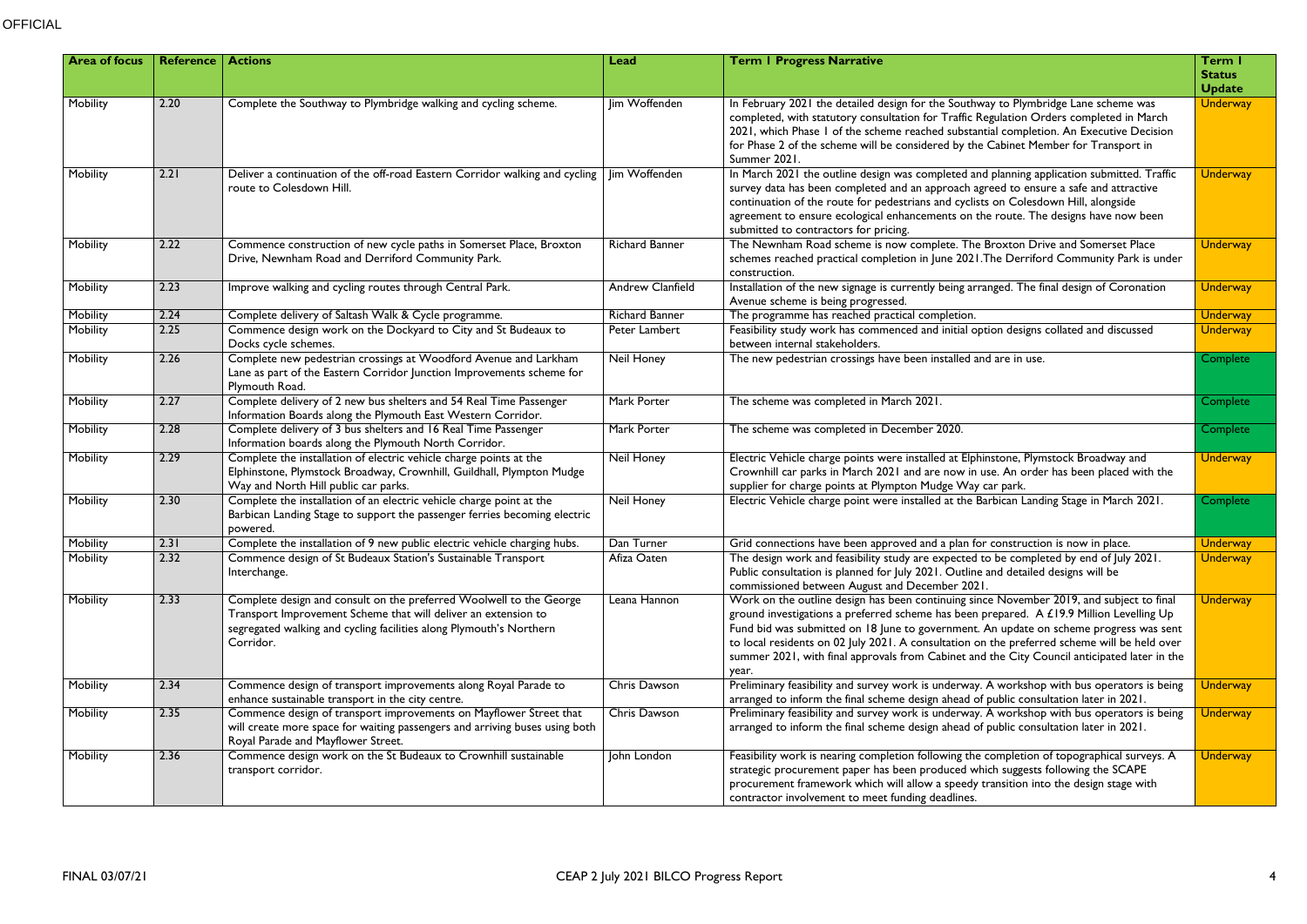| <b>Area of focus</b> | <b>Reference   Actions</b> |                                                                                                                                                                                                                                                                                                                                     | Lead                       | <b>Term I Progress Narrative</b>                                                                                                                                                                                                                                                                                                                                                                                                                                                                                                                                                                                                                                                                          | Term I<br><b>Status</b><br><b>Update</b> |
|----------------------|----------------------------|-------------------------------------------------------------------------------------------------------------------------------------------------------------------------------------------------------------------------------------------------------------------------------------------------------------------------------------|----------------------------|-----------------------------------------------------------------------------------------------------------------------------------------------------------------------------------------------------------------------------------------------------------------------------------------------------------------------------------------------------------------------------------------------------------------------------------------------------------------------------------------------------------------------------------------------------------------------------------------------------------------------------------------------------------------------------------------------------------|------------------------------------------|
| Mobility             | 2.37                       | Commence design work on the Better Places Plymouth, a programme of<br>transformation of key city centre streets and spaces creating a network of<br>high quality walking and cycling routes north-south and east-west through<br>the city centre to drive a higher proportion of journeys through the area<br>by sustainable modes. | <b>Stuart Wingfield</b>    | Enabling works at Old Town Street and New George Street were completed in January<br>2021. The scheme design was tendered in March 2021, the results of which are awaited. In<br>relation to the Civic Square a design team has been commissioned, initial concept designs<br>have been prepared and stakeholder engagement has commenced. In relation to Armada<br>Way a project mandate and detailed scheme objectives have been approved and final designs<br>and timescales are currently being reviewed.                                                                                                                                                                                             | <b>Underway</b>                          |
| Mobility             | 2.38                       | Commence design work on the Mobility Hubs that will offer a low carbon<br>multi-modal network for travel throughout Plymouth and the surrounding<br>area.                                                                                                                                                                           | John Green                 | Concept designs for the Mobility Hubs have been produced and initial public consultation<br>undertaken. A shortlist of sites is being prepared and procurement for the detailed design of<br>each hub, the electric vehicle operator, the e-bike operator and the car club will be launched<br>in Summer 2021.                                                                                                                                                                                                                                                                                                                                                                                            | <b>Underway</b>                          |
| Mobility             | 2.39                       | Commence design work on the Plymouth Station access that will promote<br>low-carbon forms of transport and facilitate pedestrian access between the<br>station, the university and the city centre.                                                                                                                                 | Matt Ward                  | Phase 2 of the concourse project has been awarded £4.17 Million of Get Britain Building<br>funding and will lead to a wholesale refurbishment of the concourse. The grant funding<br>agreement between the Council and the Local Enterprise Partnership has been now<br>executed. The funding agreement between the City Council and GWR for the delivery of the<br>works is currently being negotiated. An outline delivery plan from GWR was delivered in the<br>spring 2021.                                                                                                                                                                                                                           | <b>Underway</b>                          |
| Mobility             | 2.40                       | Commence construction of the new passenger concourse at Plymouth<br>Train Station.                                                                                                                                                                                                                                                  | <b>Trevor Goff</b>         | Concourse Phase I works are ongoing to double the capacity of the ticket gate line. Works<br>commenced in March 2021 and will be completed by the end of July 2021, funded by the £1.2<br>Million from the Transforming Cities Fund.                                                                                                                                                                                                                                                                                                                                                                                                                                                                      | <b>Underway</b>                          |
| Mobility             | 2.41                       | Provide additional signage at Plymouth's suburban rail stations and produce<br>and distribute passenger information promoting travel by train from local<br>stations.                                                                                                                                                               | Debbie Newcombe            | Given the situation with the ongoing pandemic, it has been decided that delaying the printing<br>and distribution of leaflets should be delayed until government messaging changes to<br>encourage use of public transport. In the meantime the leaflets have been made web friendly<br>were put on the City Council website at the end of February 2021 so the information is<br>there if people need it. The additional signage works at suburban stations was completed in<br>2020, so it is just the information leaflets that are outstanding.                                                                                                                                                       | <b>Underway</b>                          |
| Mobility             | 2.42                       | Expand smart and multi-operator ticketing to include ferries and local rail<br>services as well as buses.                                                                                                                                                                                                                           | James Quintrell-<br>Harris | In February 2021, this was raised at a Skipper meeting with Stagecoach and Plymouth Citybus<br>who were receptive to the idea. With the National Bus Strategy being published on 15 March<br>2021, there is a strong expectation for multi-operator, integrated ticketing; hence there is<br>both a national and local imperative for getting this done. However, implementation of<br>integrated ticketing takes time to coordinate and public transport remains severely adversely<br>affected by COVID-19. This means the delivery of the action is extremely challenging, and is<br>therefore expected to be 'achieved in part' by the end of the year.                                               | <b>Jnderway</b>                          |
| Mobility             | 2.43                       | Provide a tendered bus network from January 2021 to provide access to<br>essential services by bus rather than private car.                                                                                                                                                                                                         | James Quintrell-<br>Harris | Tendered services have been replaced like for like with one exception (service 32) since<br>January 2021. Monitoring of the services is ongoing.                                                                                                                                                                                                                                                                                                                                                                                                                                                                                                                                                          | Complete                                 |
| Mobility             | 2.44                       | Develop new and existing local passenger ferry services by working with<br>stakeholders including operators, the business community and Cornwall<br>Council.                                                                                                                                                                        | Mark Porter                | Ferry operators have been struggling to keep existing routes running during the pandemic, so<br>the development of new or enhanced routes has not been a priority. However, Plymouth<br>Boat Trips are continuing their trial of electric ferries following the launch of e-voyager in<br>October 2020. Through the Plymotion behavioural change programme, where appropriate,<br>there are discussions with local residents about ferry services available to them, helping to<br>bolster existing services. Discussions with Cornwall Council in relation to the Torpoint<br>pontoon have resulted in the completion of a feasibility study, which is now helping to inform<br>a capital business case. | <b>Underway</b>                          |
| Mobility             | 2.45                       | Provide school and business Sustainable Travel Grants.                                                                                                                                                                                                                                                                              | Rosie Starr                | The delivery of the projects funded by the school grants is underway and so far, 4 businesses<br>have successfully applied for a Work Place Travel Grant during 2020/2021.                                                                                                                                                                                                                                                                                                                                                                                                                                                                                                                                | <b>Underway</b>                          |
| Power and heat       | 2.46                       | Develop the city's biggest community owned solar farm in partnership with  <br>Plymouth Energy Community.                                                                                                                                                                                                                           | <b>Kat Deeney</b>          | A feasibility study has been undertaken on the site and detailed discussions held with<br>Plymouth Energy Community in relation to the development of a business case and delivery<br>model.                                                                                                                                                                                                                                                                                                                                                                                                                                                                                                              | <b>Underway</b>                          |
| Power and heat       | 2.47                       | Submit funding applications, including to SALIX, to support the<br>development and delivery of Plymouth's Low Carbon Heat Network.                                                                                                                                                                                                  | Jon Selman                 | Two strands of Public Sector Decarbonisation Funding were received at the end of February<br>2021 and March 2021 following bids made earlier in the year.                                                                                                                                                                                                                                                                                                                                                                                                                                                                                                                                                 | <b>Complete</b>                          |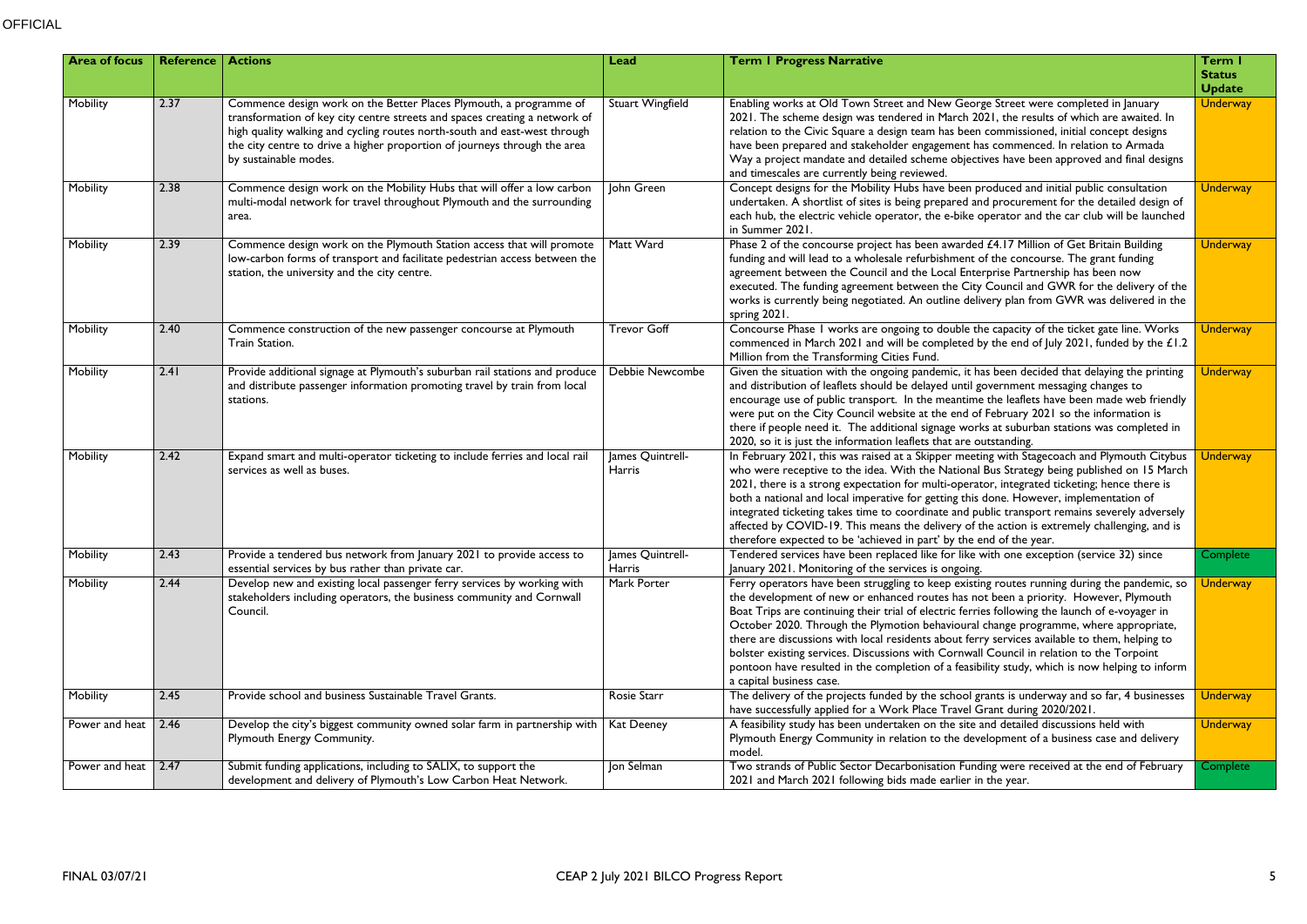## **OFFICIAL**

| <b>Area of focus</b> | Reference          | <b>Actions</b>                                                                                                                                                                                                                                                                                                                                                                   | <b>Lead</b>            | <b>Term I Progress Narrative</b>                                                                                                                                                                                                                                                                                                                                                                                                                                                                                                                                                                                                                                                                                                                                                                                                                                                  | Term I<br><b>Status</b><br><b>Update</b> |
|----------------------|--------------------|----------------------------------------------------------------------------------------------------------------------------------------------------------------------------------------------------------------------------------------------------------------------------------------------------------------------------------------------------------------------------------|------------------------|-----------------------------------------------------------------------------------------------------------------------------------------------------------------------------------------------------------------------------------------------------------------------------------------------------------------------------------------------------------------------------------------------------------------------------------------------------------------------------------------------------------------------------------------------------------------------------------------------------------------------------------------------------------------------------------------------------------------------------------------------------------------------------------------------------------------------------------------------------------------------------------|------------------------------------------|
| Power and heat 2.48  |                    | Work in partnership with University Hospital Plymouth NHS Trust,<br>Plymouth Marjon University, the Plymouth Housing Development<br>Partnership and Plymouth Combined Courts to develop business cases to<br>secure funding for district energy networks at Derriford, Barne Barton and<br>the City Centre.                                                                      | Jon Selman             | Funding bids were submitted in October 2020 on a number of sites. Funding from the Heat<br>Network Delivery Unit (Department for Business, Energy and Industrial Strategy) was<br>confirmed in February 2021 and received recently. Feasibility work for Derriford and Barne<br>Barton is in the process of being procured. Discussions are being held with Plymouth<br>Combined Courts on options for the supply of low carbon heat.                                                                                                                                                                                                                                                                                                                                                                                                                                             | <b>Underway</b>                          |
| Power and heat       | $\vert 2.49 \vert$ | Secure funding from Western Power to identify how the transition to low<br>carbon heating will impact the capacity of the city's electricity grid.                                                                                                                                                                                                                               | <b>Jon Selman</b>      | The City Council is a partner in this innovative project which is being led by Western Power.<br>Liaison with Western Power is ongoing to discuss detailed scope, resourcing and contractual<br>arrangements. The project start is anticipated in summer/autumn 2021.                                                                                                                                                                                                                                                                                                                                                                                                                                                                                                                                                                                                             | <b>Underway</b>                          |
| Power and heat       | 2.50               | Complete a feasibility study on the potential for low carbon heat<br>networks, heat pumps and hybrid boilers, including identifying current<br>potential funding models and barriers to uptake.                                                                                                                                                                                  | Jon Selman             | Feasibility studies have now been completed The 'SunPeople' Project will produce a final<br>report based on case studies later in summer 2021.                                                                                                                                                                                                                                                                                                                                                                                                                                                                                                                                                                                                                                                                                                                                    | <b>Underway</b>                          |
| Power and heat       |                    | Submit consultation responses and lobby government to expand the<br>support available through the Green Heat Networks Fund and other<br>support for Heat Pump roll out.                                                                                                                                                                                                          | Jon Selman             | A consultation response was made on Green Heat Networks Fund and a lobbying letter<br>issued.                                                                                                                                                                                                                                                                                                                                                                                                                                                                                                                                                                                                                                                                                                                                                                                     | Complete                                 |
| Power and heat       | 2.52               | Explore potential for utilisation of seawater in the City Centre and Millbay<br>for heating or cooling solutions.                                                                                                                                                                                                                                                                | Jon Selman             | South West Energy Hubs had confirmation of funding for feasibility work in February 2021.<br>South West Energy Hubs have used the funding to engage consultants to complete an initial<br>assessment working in partnership with the City Council.                                                                                                                                                                                                                                                                                                                                                                                                                                                                                                                                                                                                                                | <b>Underway</b>                          |
| Power and heat       | 2.53               | Hold a Hydrogen Technology Summit with interested stakeholders to<br>explore the opportunities and challenges of delivering land and maritime<br>applications for hydrogen generation, supply and use for motorised<br>transport in Plymouth with a view to producing a feasibility report by<br>December 2021.                                                                  | Simon Pickstone        | The current focus of a roundtable group of stakeholders, chaired by the Strategic Director<br>for Place is on supporting feasibility work being led by MVV on hydrogen generation and<br>storage whilst seeking opportunities to capitalise on wider infrastructure e.g. distribution and<br>end use infrastructure. A scoping paper with options around timing, format and scope for the<br>summit was completed in June 2021 and is currently under consideration.                                                                                                                                                                                                                                                                                                                                                                                                              | <b>Underway</b>                          |
| Waste                | 2.54               | Launch campaign to reduce waste generation (especially food waste) by<br>25% by 2025.                                                                                                                                                                                                                                                                                            | <b>Philip Robinson</b> | The response to this action is as per Action 2.55. Additionally, food waste is specifically a<br>core element of the draft Environment Bill with a likely requirement for a weekly collection.<br>Therefore, whilst the high-level implications for Plymouth are to be assessed, including<br>adequate provision for anaerobic digestion, which delivers the highest environmental benefits,<br>no specific changes will occur until the requirements of the Environment Bill are confirmed.                                                                                                                                                                                                                                                                                                                                                                                      | <b>Underway</b>                          |
| Waste                | 2.55               | Utilise community feedback, data evidence and behavioural change<br>opportunities to commence new innovative approaches to reuse and<br>recycling which will increase Plymouth's household and municipal recycling<br>rates from 40% to 65% by 2025.                                                                                                                             | Philip Robinson        | A Waste Hierarchy Programme has been scoped primarily focused on opportunities to build<br>capacity for driving behavioural change related to reuse and recycling. This work will need to<br>be flexible to reflect impending changes to waste collection and disposal services as outlined<br>in the draft Environment Bill. Likely implications of the Bill on the City Council policy,<br>operations and infrastructure requirements are to be assessed in the next Quarter.                                                                                                                                                                                                                                                                                                                                                                                                   | <b>Underway</b>                          |
| Waste                | 2.56               | Collect and utilise waste data intelligence to optimise service delivery by<br>reducing frequency of collections and improving route planning and<br>scheduling.                                                                                                                                                                                                                 | Philip Robinson        | 'Mayrise' is complete. 'Alloy' is 20% complete.                                                                                                                                                                                                                                                                                                                                                                                                                                                                                                                                                                                                                                                                                                                                                                                                                                   | <b>Underway</b>                          |
| Waste                | 2.57               | Identify processing gaps within the South West region waste recycling and<br>treatment facilities and make appropriate provision where gaps have been<br>identified including working with partners to ensure that where practical<br>and economical, recyclable material is processed and recycled in the UK.                                                                   | <b>Philip Robinson</b> | The City Council's principal recycling partner, Viridor, confirmed that recyclable material is<br>not being sent to landfill and where economical it is being processed within the UK.<br>However, ownership of the Material Recycling Facility at Chelson is in the process of being<br>handed over to Biffa Waste Management as part of buy-out of key assets. Whilst there are<br>no suggestions that this will affect our existing contract, we will need to determine whether<br>ongoing Biffa contracts to dispose of recyclate meet the same criteria. This does not<br>influence contracts for: rubble, wood, garden waste, plasterboard, tyres, scrap metal, Waste<br>Electrical and Electronic Equipment (WEEE), batteries, UPVC, oil and flat glass which<br>continue to be reviewed to ensure that materials are recycled within the UK and preferably<br>regionally. | <b>Underway</b>                          |
| Waste                | 2.58               | Lobby government to ensure its new Resource and Waste Strategy fully<br>supports the need to address the climate emergency and provides local<br>authorities with the powers and resources needed to increase recycling<br>targets, food and garden waste management and additional measures to<br>reduce the environmental impact of resource use and the creation of<br>waste. | <b>Philip Robinson</b> | Consultation on the government's Environment Bill is underway and expected to be<br>complete next month. The Bill represent a step change in the way waste is reduced, reused,<br>and recycled. It should provide local authorities with the powers and the resource to tackle<br>the increasing negative impact on the environment and the outcome is expected from<br>September 2021.                                                                                                                                                                                                                                                                                                                                                                                                                                                                                           | <b>Underway</b>                          |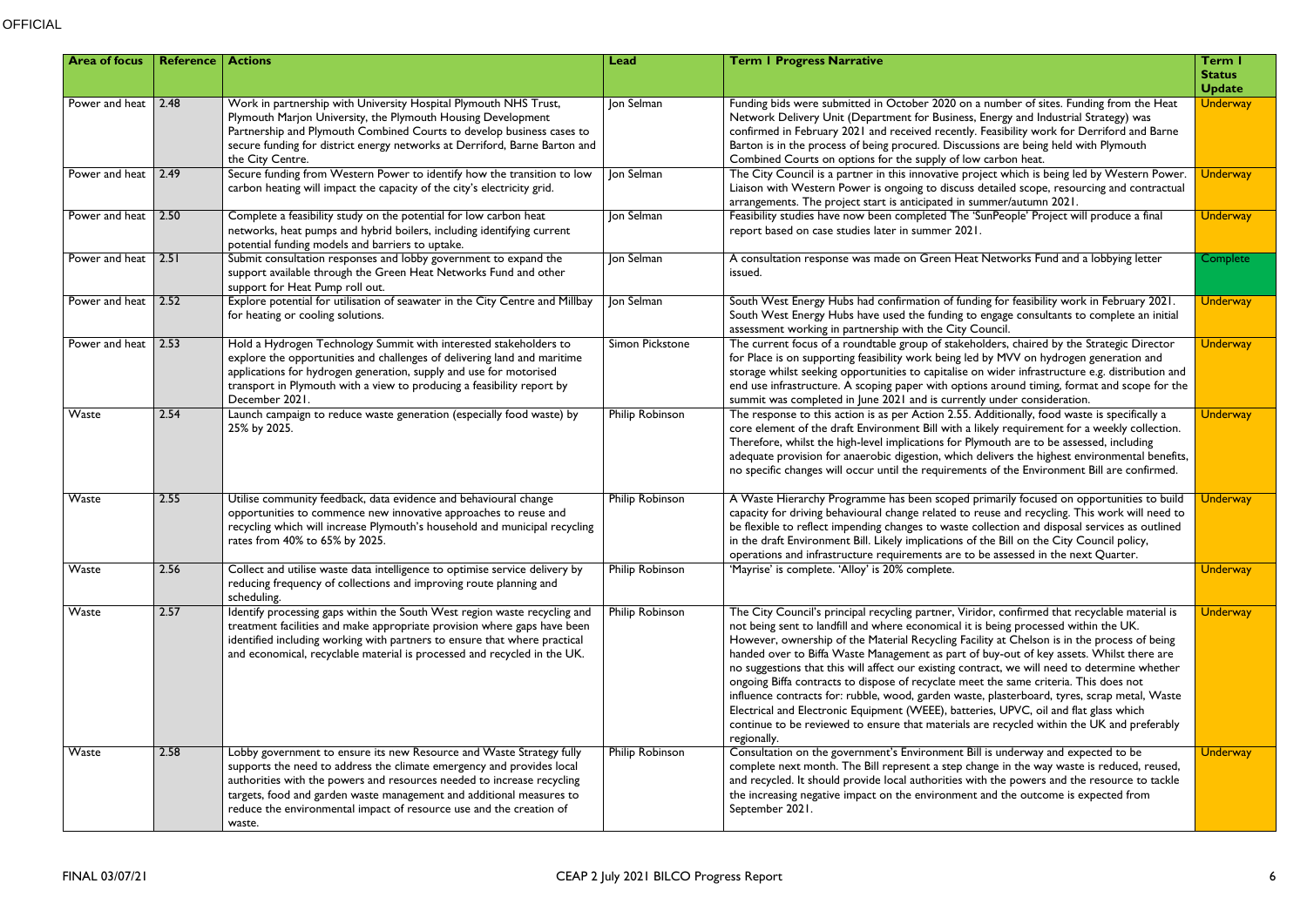| <b>Area of focus</b>                | Reference | <b>Actions</b>                                                                                                                                                                                                                                      | Lead                | <b>Term I Progress Narrative</b>                                                                                                                                                                                                                                                                                                                                                                                                                                                                                                                                                                                                                                                                                                             | Term I<br><b>Status</b><br><b>Update</b> |
|-------------------------------------|-----------|-----------------------------------------------------------------------------------------------------------------------------------------------------------------------------------------------------------------------------------------------------|---------------------|----------------------------------------------------------------------------------------------------------------------------------------------------------------------------------------------------------------------------------------------------------------------------------------------------------------------------------------------------------------------------------------------------------------------------------------------------------------------------------------------------------------------------------------------------------------------------------------------------------------------------------------------------------------------------------------------------------------------------------------------|------------------------------------------|
| Waste                               | 2.59      | Assess opportunities from closure of landfill to generate further methane<br>capture and/or solar power generation, whilst maintaining the highest<br>environmental standards until closure is achieved.                                            | Philip Robinson     | Methane is captured at the Chelson Meadow landfill site and used to generate electricity<br>however the annual electricity production is reducing over time as levels of gas reduce.<br>However, working with the Environment Agency, a review has commenced into how<br>leachate levels influence gas capture rates, allowing an assessment as to whether increased<br>levels of methane can be expected by removing the leachate. Ecological survey work for the<br>project to install solar panels on the norther sector of the landfill has commenced.                                                                                                                                                                                   | <b>Underway</b>                          |
| Engagement<br>and<br>responsibility | 2.60      | Implement a climate emergency communications campaign to support a<br>step change in behaviours, in partnership with the Plymouth Net Zero<br>Partnership.                                                                                          | Chris Parsons       | A draft communication strategy has now been completed for a Climate Emergency<br>Communications campaign. Officers are now seeking quotations for the work to be<br>undertaken. Briefs for outside companies to deliver the campaigns are being worked on.                                                                                                                                                                                                                                                                                                                                                                                                                                                                                   | <b>Underway</b>                          |
| Engagement<br>and<br>responsibility | 2.61      | Develop a programme for establishing Climate Change Ambassadors<br>across the whole of Plymouth.                                                                                                                                                    | <b>Paul Elliott</b> | A scoping paper defining the Climate Change Ambassador's purpose, role, and remit has<br>been developed by officers and will be reported to the Cabinet Member for Environment in<br>July 2021.                                                                                                                                                                                                                                                                                                                                                                                                                                                                                                                                              | <b>Underway</b>                          |
| Engagement<br>and<br>responsibility | 2.62      | Engage with the Youth Parliament to ensure that the voice of children and<br>young people is heard in relation to the climate emergency.                                                                                                            | <b>Stuart Hogg</b>  | Various adults and climate change leads have visited UKYP and discussed and taken away<br>young people's views on a number of issues climate related. These have included discussions<br>on the wider plan, mobility hubs.                                                                                                                                                                                                                                                                                                                                                                                                                                                                                                                   | <b>Underway</b>                          |
| Engagement<br>and<br>responsibility | 2.63      | Organise an annual Climate Emergency Summit for Young People.                                                                                                                                                                                       | <b>Stuart Hogg</b>  | Date set to coincide with COP 26 and work beginning with young people to set an agenda<br>that focusses on the areas that they are interested in and have chosen to prioritise. Work is<br>also taking place to ensure skills are in place to deliver an event whether virtual or in person.                                                                                                                                                                                                                                                                                                                                                                                                                                                 | <b>Underway</b>                          |
| Engagement<br>and<br>responsibility | 2.64      | Organise a themed day at Plymouth Libraries on the topic of climate<br>change.                                                                                                                                                                      | Shaun Standfield    | On Saturday 09 October 2021 a themed 'Look after Your Environment' day has been<br>scheduled at the Central Library to include crafts, storytelling, talks and displays by partners<br>to potentially include bees, and the 'Moths to a Flame' project among others.<br>All City Council branch libraries will also be involved in the first week of October 2021,<br>either by running family craft sessions, story times, baby rhyme times or book displays on the<br>subject. Libraries will put together an online booklist to support environmental/green issues.<br>Our schools library service will also be involved by promoting all of our related book<br>resources to Plymouth schools.                                           | <b>Underway</b>                          |
| Engagement<br>and<br>responsibility | 2.65      | Reconnect residents, schools and local enterprises with Plymouth's natural<br>environments to support climate change initiatives through the Green<br>Minds Programme.                                                                              | Zoe Sydenham        | Councillor and residents consultations on rewilding will be undertaken in the near future.<br>The Beaver schools education pack is now complete and has been sent to all primary<br>schools. The reintroduction of male and female beaver is now complete. A successful public<br>engagement campaign to name the beavers was held in May 2021. A series of online and<br>COVID-secure community and volunteering activities were completed in the spring 2021.<br>The Business Pioneer Park Programme has been launched with its first webinar. The second<br>rewilding network meeting has been held. The 'Living Lab' data initiative was launched in<br>Central Park.                                                                    | <b>Underway</b>                          |
| Engagement<br>and<br>responsibility | 2.66      | Bring forward nature-based solutions through initiating a programme of<br>investment in sustainable urban drainage and rewilding projects supported<br>by the Green Minds Programme.                                                                | Zoe Sydenham        | 6 new apprentices were recruited in May 2021 and are now in post to deliver the Green<br>Minds Programme. Treescape design and consultation has been initiated. The mapping of<br>rewilding opportunities in the west of the city has also been initiated.                                                                                                                                                                                                                                                                                                                                                                                                                                                                                   | <b>Underway</b>                          |
| Engagement<br>and<br>responsibility | 2.67      | Remove plastic pollution from source to sea, raise awareness of the impact<br>of single use plastics and develop joined up ways to reduce our plastic<br>footprint on the marine environment through the Preventing Plastic<br>Pollution Programme. | Liz Cole            | 3 plastic collection events took place between 13 April and 12 May 2021 on the Barbican, the<br>Hoe and Teat's Hill, with the support of the Plymouth Gin Distillery, National Marine<br>Aquarium and City Council staff. These events involved 30 people, and resulted in the<br>collection of 25 kg of plastic in total from the shore. Working with the Cattewater Harbour<br>Commissioners, 6 end of life boats were removed from the Cattewater in Plymouth.<br>The first sea bin has been installed in Queen Anne's Battery. The University of Plymouth and<br>City Council staff are monitoring and evaluating the plastic collected by the sea bins.<br>The first business charter has been signed up to by Plymouth Gin Distillery. | <b>Underway</b>                          |
| Engagement<br>and<br>responsibility | 2.68      | Identify areas for large scale restoration of seagrass beds which store<br>significant amounts of carbon from the atmosphere, helping mitigate<br>climate change impacts and raising awareness through the ReMEDIEs<br>project.                     | Liz Cole            | A new Project Officer is in post to help deliver the marine programme and ReMEDIES<br>project. Voluntary No Anchor Zone (VNAZ) markers for the restoration area in Plymouth<br>Sound were procured with appropriate signage. The City Council has also coordinated a<br>meeting with partners to look at how local and visiting boaters find out about and respect<br>the VNAZ around the restoration site.                                                                                                                                                                                                                                                                                                                                  | <b>Underway</b>                          |
| Engagement<br>and<br>responsibility | 2.69      | Continue to support community-based initiatives through the Climate<br>Change Challenge Fund to encourage local leadership to take action to<br>support the Climate Emergency.                                                                      | Jessica Vaughan     | A second Climate Challenge event will take place in autumn 2021. In the meantime the City<br>Council continues to pledge on projects eligible for the 'Climate Emergency Bonus'.                                                                                                                                                                                                                                                                                                                                                                                                                                                                                                                                                             | <b>Underway</b>                          |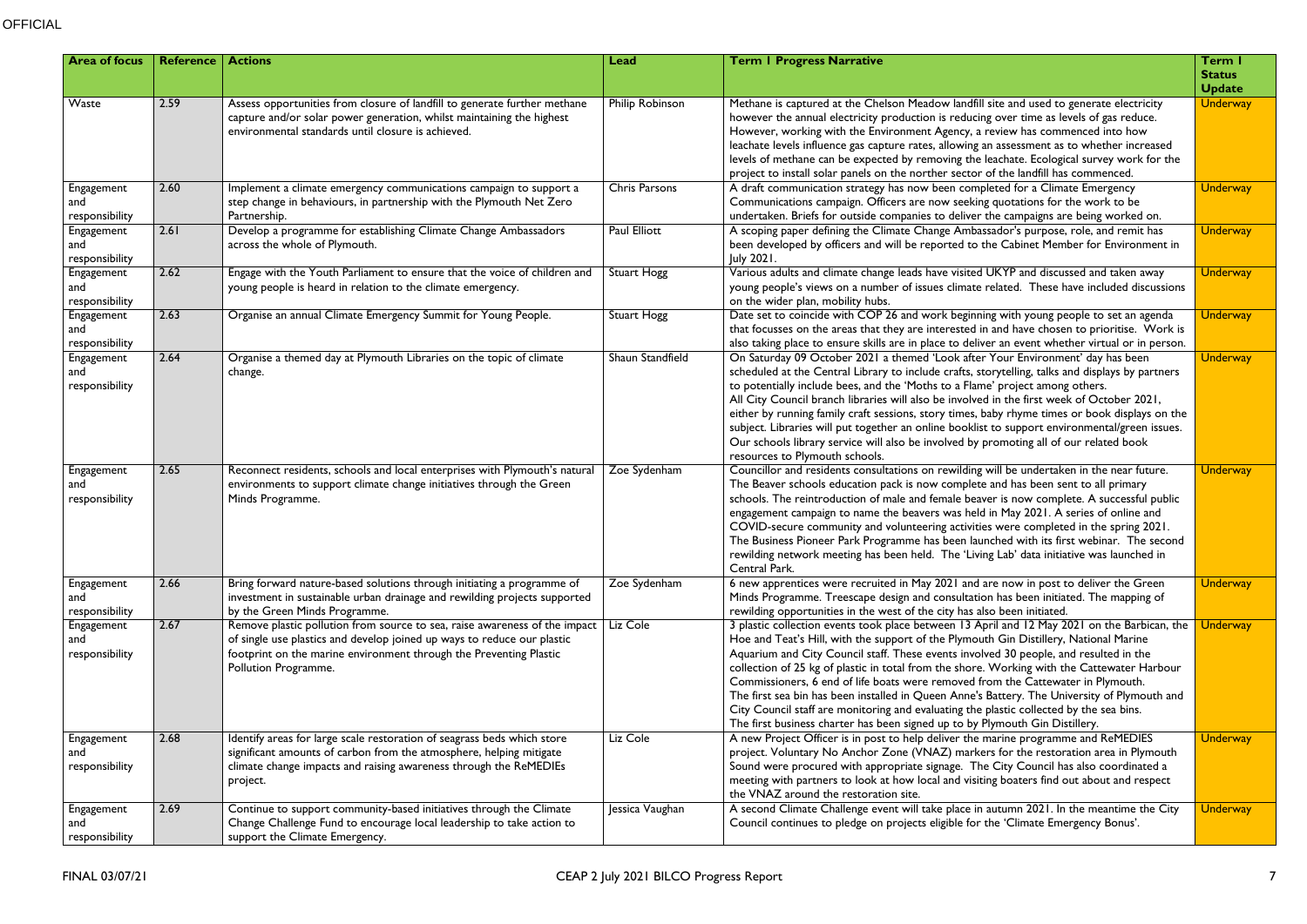| <b>Area of focus</b>                | <b>Reference   Actions</b> |                                                                                                                                                                                                                                               | Lead                       | <b>Term I Progress Narrative</b>                                                                                                                                                                                                                                                                                                                                                                                                                                                                                                                                                                                                                                                                                                                                                                                                                                                                                                                                        | Term I<br><b>Status</b><br><b>Update</b> |
|-------------------------------------|----------------------------|-----------------------------------------------------------------------------------------------------------------------------------------------------------------------------------------------------------------------------------------------|----------------------------|-------------------------------------------------------------------------------------------------------------------------------------------------------------------------------------------------------------------------------------------------------------------------------------------------------------------------------------------------------------------------------------------------------------------------------------------------------------------------------------------------------------------------------------------------------------------------------------------------------------------------------------------------------------------------------------------------------------------------------------------------------------------------------------------------------------------------------------------------------------------------------------------------------------------------------------------------------------------------|------------------------------------------|
| Engagement<br>and<br>responsibility | 2.70                       | During 2021 plant over 1,000 trees and complete the Tree Planting<br>Programme for 2022 as part of the Plymouth Tree Challenge.                                                                                                               | <b>Chris Avent</b>         | To date, the City Council have planted 763 standard trees and 1,320 whips. The planting<br>season ended in April 2021.                                                                                                                                                                                                                                                                                                                                                                                                                                                                                                                                                                                                                                                                                                                                                                                                                                                  | <b>Underway</b>                          |
| Engagement<br>and<br>responsibility | 2.71                       | Further develop plans for the Plymouth Community Forest to create<br>around 1,000 hectares of new woodland planting by consulting key<br>stakeholders and beginning preparation of a Sustainable Investment and<br>Funding Business Plan.     | <b>Chris Avent</b>         | An Expression of Interest to the Community Forest Trust was submitted on 19 March 2021.<br>Our successful bid was announced on 23 June 2021 by Department for Environment Food<br>and Rural Affairs (DEFRA). This will be the first newly created Community Forest supported<br>through the Nature for Climate Fund (NCF) and join England's Community Forest Network.<br>The scheme will receive NCF funding to develop canopy cover across the city and plant up<br>to 500 hectares of woodland by 2025. It is anticipated this will more than treble in size to<br>1,600 hectares by 2034. Plymouth will plant up to 25 hectares in the first year of this project<br>and receive up to £480,000 in funding from the NCF funded 'Trees for Climate' programme.                                                                                                                                                                                                       | <b>Underway</b>                          |
| Engagement<br>and<br>responsibility | 2.72                       | Promote a car-free day across Plymouth.                                                                                                                                                                                                       | Rosie Starr                | A Clean Air Day on 17 June 2021 was used as an opportunity to encourage residents to go<br>car free. A proposal for marking Car Free Day for September 2021 is under consideration.                                                                                                                                                                                                                                                                                                                                                                                                                                                                                                                                                                                                                                                                                                                                                                                     | <b>Underway</b>                          |
| Engagement<br>and<br>responsibility | 2.73                       | Deliver an anti-idling campaign (including enforcement) outside schools.                                                                                                                                                                      | Rosie Starr                | The anti-idling campaign has been approved by Members and was launched in schools in June<br>2021, with the campaign being held in September 2021.                                                                                                                                                                                                                                                                                                                                                                                                                                                                                                                                                                                                                                                                                                                                                                                                                      | <b>Underway</b>                          |
| Engagement<br>and<br>responsibility | 2.74                       | Through Plymotion, provide personalised travel planning support to<br>Plymouth residents to identify the best walking and cycling routes.                                                                                                     | Rosie Starr                | Personal travel planning is currently available to Plymouth residents through the community<br>engagement programme, 'Plymotion on Your Doorstep' which recommenced on 22 June<br>2021                                                                                                                                                                                                                                                                                                                                                                                                                                                                                                                                                                                                                                                                                                                                                                                  | <b>Underway</b>                          |
| Engagement<br>and<br>responsibility | 2.75                       | Encourage and enable pedestrians, new and returning cyclists (adults and<br>children) by implementing the Council's Active Travel Fund programme<br>and delivering the Council's Plymotion behavioural change programme.                      | Rosie Starr                | Free adult cycle training and the 'commuter tutor' service are currently available, as are 'Dr<br>Bike' sessions. Delivery of the Active Travel Fund and Plymotion programme has now<br>resumed, following a pause during lockdown.                                                                                                                                                                                                                                                                                                                                                                                                                                                                                                                                                                                                                                                                                                                                     | <b>Underway</b>                          |
| Engagement<br>and<br>responsibility | 2.76                       | Actively support community transport providers to expand the range of<br>services they offer; and look for more commercial opportunities.                                                                                                     | James Quintrell-<br>Harris | There have been regular meetings with community transport providers to identify ways in<br>which we they can be supported, although again this activity has been significantly impacted<br>by the pandemic.                                                                                                                                                                                                                                                                                                                                                                                                                                                                                                                                                                                                                                                                                                                                                             | <b>Underway</b>                          |
| Engagement<br>and<br>responsibility | 2.77                       | Work in collaboration with Peninsula Transport, South Hams and West<br>Devon to embed consideration of the Climate Emergency into the<br>development of sustainable transport projects.                                                       | Rosie Starr                | The February 2021 meeting of the Transport Strategy Working Group included a workshop<br>on climate change in order to understand local issues, opportunities and best practice. A<br>follow-up workshop was held in May 2021. The City Council are contributing to a study<br>commissioned by South Hams and West Devon Council investigating enhancing the cycling<br>provision between Plymouth and Tavistock. Officers from Plymouth, South Hams and West<br>Devon and Devon County Councils have met to discuss active travel projects on the Eastern<br>Corridor supporting the development of the Sherford new community. Climate change and<br>ways of tackling carbon emissions was the topic of focus at the June 2021 meeting of the<br>Transport Strategy Working Group. The City Council will be summarising partner action<br>plans and strategies for tackling climate change so that there is a consolidated resource for all<br>partners to draw upon. | <b>Underway</b>                          |
| Engagement<br>and<br>responsibility | 2.78                       | Work with the Inclusive Growth Group of the Plymouth Growth Board to   Anna Peachey<br>publish the Resurgam Charter, and deliver on its commitment to<br>encourage and support businesses to respond proactively to the Climate<br>Emergency. |                            | Following a successful application to the INTEREGG Programme to support the Inclusive<br>Growth project funding was confirmed in April 202 and the initiative commenced with the<br>recruitment of an officer focusing on the delivery of the 'C-Care' project (COVID-19<br>recovery). The Economic Development Service area shortly to recruit an Economic<br>Development Officer responsible for implementing the activities of the environmental theme<br>of the Resurgam Charter.                                                                                                                                                                                                                                                                                                                                                                                                                                                                                   | <b>Underway</b>                          |
| Engagement<br>and<br>responsibility | 2.79                       | Encourage Plymouth businesses to seek 'Green tourism' accreditation by<br>promoting good practice and supporting funding bids where possible.                                                                                                 | Amanda Lumley              | Following a review of this action it is now proposed create a bespoke Plymouth<br>accreditation, working one-to-one with businesses. Initially this will target some of the bigger<br>businesses first and audit their carbon footprint, prepare action plans, and signpost to<br>available grants. Face-to-face events are planned towards the end of 2021 to get the scheme<br>up and running. Options for funding this are currently being explored, including the<br>Community Recovery Grant funding, which was the subject of a funding application submitted<br>in May 2021. The funding is aimed at enabling businesses to receive an initial audit and first<br>stage 'Green accreditation'. The funding decision is expected in July 2021. In the meantime<br>discussions continue with 'Green Tourism' nationally to start to develop a bespoke scheme<br>for Plymouth to commence in September 2021, subject to a successful funding approval.              | <b>Underway</b>                          |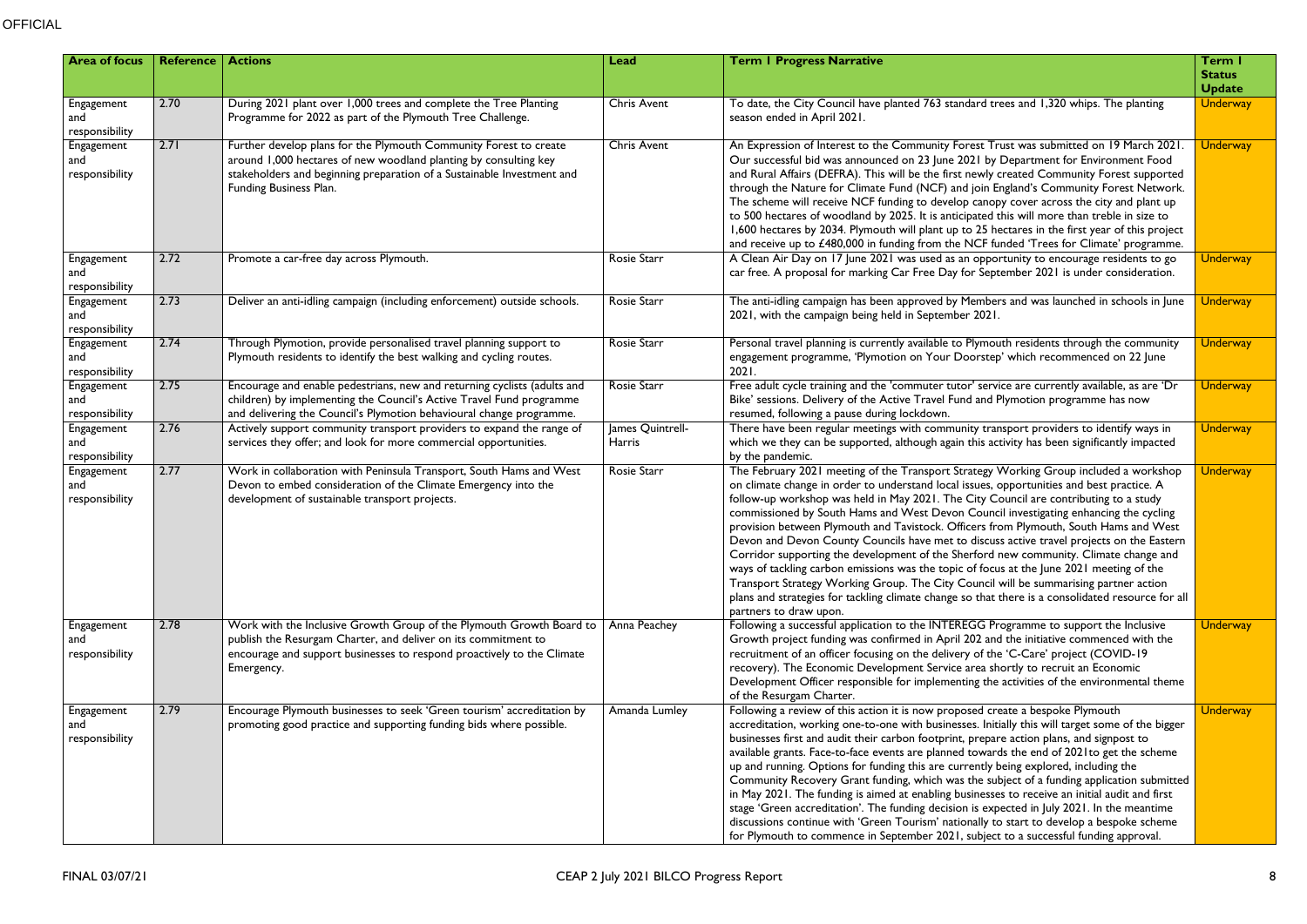| <b>Area of focus</b>                | Reference $ $ | <b>Actions</b>                                                                                                                                                                                                                                                                                                                  | Lead                | <b>Term I Progress Narrative</b>                                                                                                                                                                                                                                                                                                                                                                                                                                                                                                                                                                                                                                                                                                                                                                                                                                                                                                                                                                                                                                                                                                                                                                                                                     | Term I<br><b>Status</b><br><b>Update</b> |
|-------------------------------------|---------------|---------------------------------------------------------------------------------------------------------------------------------------------------------------------------------------------------------------------------------------------------------------------------------------------------------------------------------|---------------------|------------------------------------------------------------------------------------------------------------------------------------------------------------------------------------------------------------------------------------------------------------------------------------------------------------------------------------------------------------------------------------------------------------------------------------------------------------------------------------------------------------------------------------------------------------------------------------------------------------------------------------------------------------------------------------------------------------------------------------------------------------------------------------------------------------------------------------------------------------------------------------------------------------------------------------------------------------------------------------------------------------------------------------------------------------------------------------------------------------------------------------------------------------------------------------------------------------------------------------------------------|------------------------------------------|
| Engagement<br>and<br>responsibility | 2.80          | Encourage partner organisations to adopt and align social value<br>procurement policies and ensure carbon reduction is duly considered in<br>their procurement initiatives.                                                                                                                                                     | <b>Holly Golden</b> | Social value has been built into the Resurgam Charter which was launched on 23 March 2021<br>The City Council Procurement Service has joined the South West Regional Social Value<br>Taskforce to promote collaboration on this agenda.                                                                                                                                                                                                                                                                                                                                                                                                                                                                                                                                                                                                                                                                                                                                                                                                                                                                                                                                                                                                              | <b>Underway</b>                          |
| Engagement<br>and<br>responsibility | 2.81          | Publish and launch our Action Plan for Green Skills.                                                                                                                                                                                                                                                                            | Emma Hewitt         | Desk research is underway and the latest Green Skills Reports reviewed to inform future<br>planning. 3 immediate priority areas of focus for shaping the Action Plan are: Skills 4 Greener<br>Buildings; Skills 4 Greener Ocean and Skills 4 Nature Based Solutions Economy. On 24 March<br>2021 the Green Skills priorities were been presented to the Futures Plymouth 2030<br>programme.                                                                                                                                                                                                                                                                                                                                                                                                                                                                                                                                                                                                                                                                                                                                                                                                                                                          | <b>Underway</b>                          |
| Engagement<br>and<br>responsibility | 2.82          | Develop Plymouth's first carbon offsetting pilot.                                                                                                                                                                                                                                                                               | Kat Deeney          | A bid was submitted to the Investment Readiness Fund for a blue carbon offset project<br>working with the University of Plymouth, the Ocean Conservation Trust (Marine) and<br>Finance Earth. The bid outcome is expected in the summer 2021. The community forest<br>(Action 2.71) might also develop a carbon offset element, which is currently being developed.                                                                                                                                                                                                                                                                                                                                                                                                                                                                                                                                                                                                                                                                                                                                                                                                                                                                                  | <b>Underway</b>                          |
| Engagement<br>and<br>responsibility | 2.83          | Continue to raise Plymouth's priorities for government action on climate<br>change through the Local Government Association (LGA) Environment,<br>Economy, Housing and Transport Board.                                                                                                                                         | Lucy Davis          | The Local Government Association (LGA) Economy, Environment, Housing Transport<br>(EEHT) Board held a special meeting on Climate Change on the 27 January 2021 which was<br>attended by the City Council. Contact has been made with the LGA Senior Advisor for<br>Climate Change to seek advice and explore good practice around domestic energy efficiency<br>and the potential for this to be recognised in property valuations. This was an action from<br>CEAP I, although largely falls outside the remit or influence of local government and as such<br>it is not proposed to undertake any further work on this issue.<br>The EEHT Board met on 20 May 2021 to discuss issues surrounding local energy planning<br>and EV charging infrastructure. The lead member received a written briefing on the key<br>issues for Plymouth. This provided an opportunity for councils to raise issues of capacity,<br>capability and expert support needed to drive this forward, in particular for on-street<br>charging provision. The outcome of this discussion will help influence future Government<br>strategy as well as future government spending decisions and provided an early opportunity<br>for the EEHT Board to feed into this work. | <b>Underway</b>                          |
| Engagement<br>and<br>responsibility | 2.84          | Continue to raise our priorities for government action on climate change<br>where relevant through the quarterly meetings of the South West<br>Association of Directors of the Environment, Economy, Planning and<br>Transport (ADEPT) and feed into the ADEPT leadership team at a national<br>level via the South West chair. | Lucy Davis          | City Council officers continue to meet with the South West Association of Directors of the<br>Environment, Economy, Planning and Transport (ADEPT) Board to share good practice. The<br>Board received a presentation on Bath's Clean Air Zone and measures being taken to<br>address air quality. The Board met on 29 April 2021 and received an update from the South<br>West Energy Hub to discuss the Hub's support offer to local authorities for enabling energy<br>projects and specifically the Local Capacity Support Programme and Public Sector<br>Decarbonisation Programme. An extraordinary Board meeting was held with the Deputy<br>Director, Resources and Waste, from the Department for Environment, Food & Rural Affairs<br>to discuss the package of waste reforms and the consultations recently launched. The ADEPT<br>Waste Group will also be responding to the government's waste consultations on behalf of<br>the network.                                                                                                                                                                                                                                                                                               | <b>Underway</b>                          |
| Engagement<br>and<br>responsibility | 2.85          | Support the University of Plymouth's Reconstructed Soils from Waste<br>project.                                                                                                                                                                                                                                                 | Zoe Sydenham        | Funding for this project from INTEREGG was confirmed in February 2021. A meeting was<br>set up with the University of Plymouth to discuss City Council involvement in April 2021.                                                                                                                                                                                                                                                                                                                                                                                                                                                                                                                                                                                                                                                                                                                                                                                                                                                                                                                                                                                                                                                                    | <b>Underway</b>                          |
| Engagement<br>and<br>responsibility | 2.86          | Continue the programme of Climate Conversations to bring together key<br>stakeholders from across Plymouth to review strategic options for<br>delivering Net Zero by 2030.                                                                                                                                                      | Paul Elliott        | Communication with members of the Net Zero Action Group takes place on a bi-monthly<br>basis during regular meetings of the group, and the work on the Corporate Carbon<br>Reduction Plan is coordinated through the City Council Net Zero Action Group which has<br>representatives from all City Council Directorates. In addition to meetings during 2020, the<br>City Council Climate Emergency Board met on 15 June 2021 to oversee progress on all<br>climate emergency actions. The Climate Emergency Board will be meeting later again during<br>2021 to oversee the production of CEAP 2022 and CCRP 2022. In addition to meetings in<br>2020, the Plymouth Net Zero Executive has met on 28 January 2021 and 17 June 2021 to<br>discuss a number of climate change issues and have agreed to focus on 3 'big ticket' issues:<br>behavioural change initiatives; decarbonising buildings and innovations in fleet technologies<br>including the role of hydrogen.                                                                                                                                                                                                                                                                           | <b>Underway</b>                          |